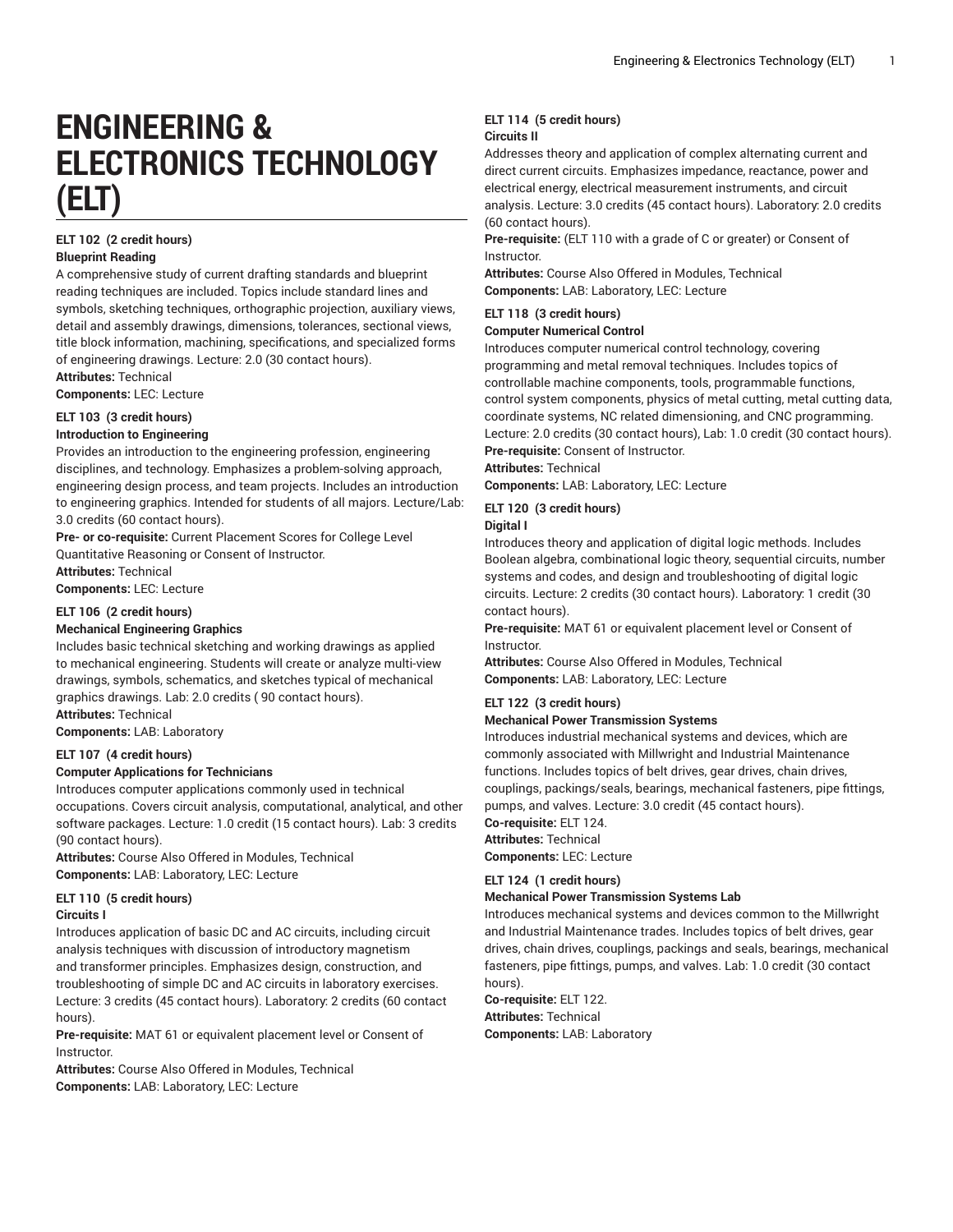#### **ELT 201 (4 credit hours)**

#### **Statics and Strength of Materials**

Introduces static equilibrium involving forces, moments, couples, and equivalent systems. Explores stresses, strains and deflections associated with trusses, frames, beams, columns, and joints. These devices are subjected to various loadings and environments, and are made of standard construction materials. Lecture: 2.0 credits (30 contact hours), Lab: 2.0 credits (30 contact hours).

**Pre-requisite:** (MAT 150 and MAT 155 or MAT 110) or consent of instructor.

**Attributes:** Technical

**Components:** LAB: Laboratory, LEC: Lecture

### **ELT 210 (4 credit hours)**

#### **Devices I**

Provides basic theory and application of semi-conductor devices. Emphasizes design, construction and troubleshooting of diode and transistor circuits, amplifiers and power supplies. Lecture: 3.0 credits (45 contact hours), Lab: 1.0 credit (30 contact hours).

**Pre-requisite:** (ELT 110 with a grade of C or greater) or Consent of Instructor.

**Attributes:** Course Also Offered in Modules, Technical **Components:** LAB: Laboratory, LEC: Lecture

#### **ELT 214 (4 credit hours) Devices II**

Covers theory and application of advanced semiconductor devices. Emphasizes thyristors, FETs, integrated circuits, and other devices as applied to audio frequency amplifiers, feedback circuits, modulators, detectors, and other basic electronic circuits. Lecture: 3.0 credits (45 contact hours), Lab: 1.0 credit (30 contact hours).

**Pre-requisite:** (ELT 210 with a grade of C or greater) or Consent of Instructor.

**Attributes:** Course Also Offered in Modules, Technical **Components:** LAB: Laboratory, LEC: Lecture

#### **ELT 220 (3 credit hours)**

#### **Digital II**

Provides theory and application of advanced digital logic methods. Includes small and medium scale integrated circuits logic families, interfacing techniques, arithmetic circuitry, programmable devices, and an introduction to microprocessors. Lecture: 2.0 credits (30 contact hours). Lab: 1.0 credit (30 contact hours).

**Pre-requisite:** (ELT 120 with a grade of C or greater) or Consent of Instructor.

**Attributes:** Course Also Offered in Modules, Technical **Components:** LAB: Laboratory, LEC: Lecture

#### **ELT 222 (3 credit hours)**

#### **Mechanics of Telephony**

Covers history of the telephone and regulations that impact the telecommunications industry, analog and digital transmission mediums, and the evolution of wireless and digital services. Utilizes the graduated height method for developing climbing skills and confidence. Lecture: 2.0 credits (30 contact hours). Lab: 1.0 credit (30 contact hours).

**Pre-requisite:** Consent of Instructor.

**Attributes:** Technical

**Components:** LAB: Laboratory, LEC: Lecture

#### **ELT 224 (3 credit hours)**

#### **Basic Telecommunications Installation and Maintenance**

Provides an overview of concepts needed to complete the duties of a telecommunications service technician and provide the foundational basic skills and knowledge required to effectively perform the installation and maintenance job duties and functions. Introduces fiber optic transmissions and cable repair. Lecture: 1.0 credit (15 contact hours).

Lab: 2.0 credits (60 contact hours). **Pre-requisite:** Consent of Instructor. **Attributes:** Technical

**Components:** LAB: Laboratory, LEC: Lecture

#### **ELT 232 (3 credit hours)**

#### **Computer Software Maintenance**

Includes maintenance of the personal computer with an emphasis on installation, upgrading, and configuration of the operating system. Covers memory management, boot sequences, printing subsystem, application software and networking with troubleshooting as a main focal point including viruses. When combined with ELT 234, this course will help prepare students to take CompTIA A+ certification tests. Lecture: 2.0 credits (30 contact hours). Laboratory: 1.0 credit (30 contact hours). **Pre-requisite:** (Computer literacy course or demonstrate competency) or consent of instructor.

**Attributes:** Technical

**Components:** LAB: Laboratory, LEC: Lecture

#### **ELT 234 (3 credit hours)**

#### **Computer Hardware Maintenance**

Covers maintenance of the personal computer with an emphasis on installation, upgrading, and configuration of computer hardware. Covers network and Internet access, internal addressing, architecture, interrupts complete PC construction and basic troubleshooting. When combined with ELT 232, this course will help prepare students to take CompTIA A+ certification tests. Lecture: 2.0 credits (30 contact hours). Lab: 1.0 credit (30 contact hours).

**Pre-requisite:** (Computer literacy course or demonstrate competency) or consent of instructor.

**Attributes:** Technical

**Components:** LAB: Laboratory, LEC: Lecture

#### **ELT 240 (6 credit hours)**

#### **Communications Electronics**

Provides the theory of AM and FM, RF communications, transmission, reception, multiplexing, and modern data communications. Lecture: 4.0 credits (60 contact hours). Lab: 2.0 credits (60 contact hours). **Pre-requisite:** (ELT 220 and ELT 214) or Consent of Instructor. **Attributes:** Technical

**Components:** LAB: Laboratory, LEC: Lecture

#### **ELT 244 (4 credit hours)**

#### **Electrical Machinery and Controls**

Covers the study of theory and utilization of electrical motors and generators, including AC and DC motors and drives. Includes theory and utilization of limit switches, solenoids, relays, contactors, and solid state devices in control circuits. Provides application of digital and analog control techniques, ladder logic, and programming techniques to industrial and manufacturing processes. Lecture: 3.0 credits (45 contact hours) Lab: 1.0 credit (30 contact hours).

**Pre-requisite:** Consent of instructor.

#### **Attributes:** Technical

**Components:** LAB: Laboratory, LEC: Lecture